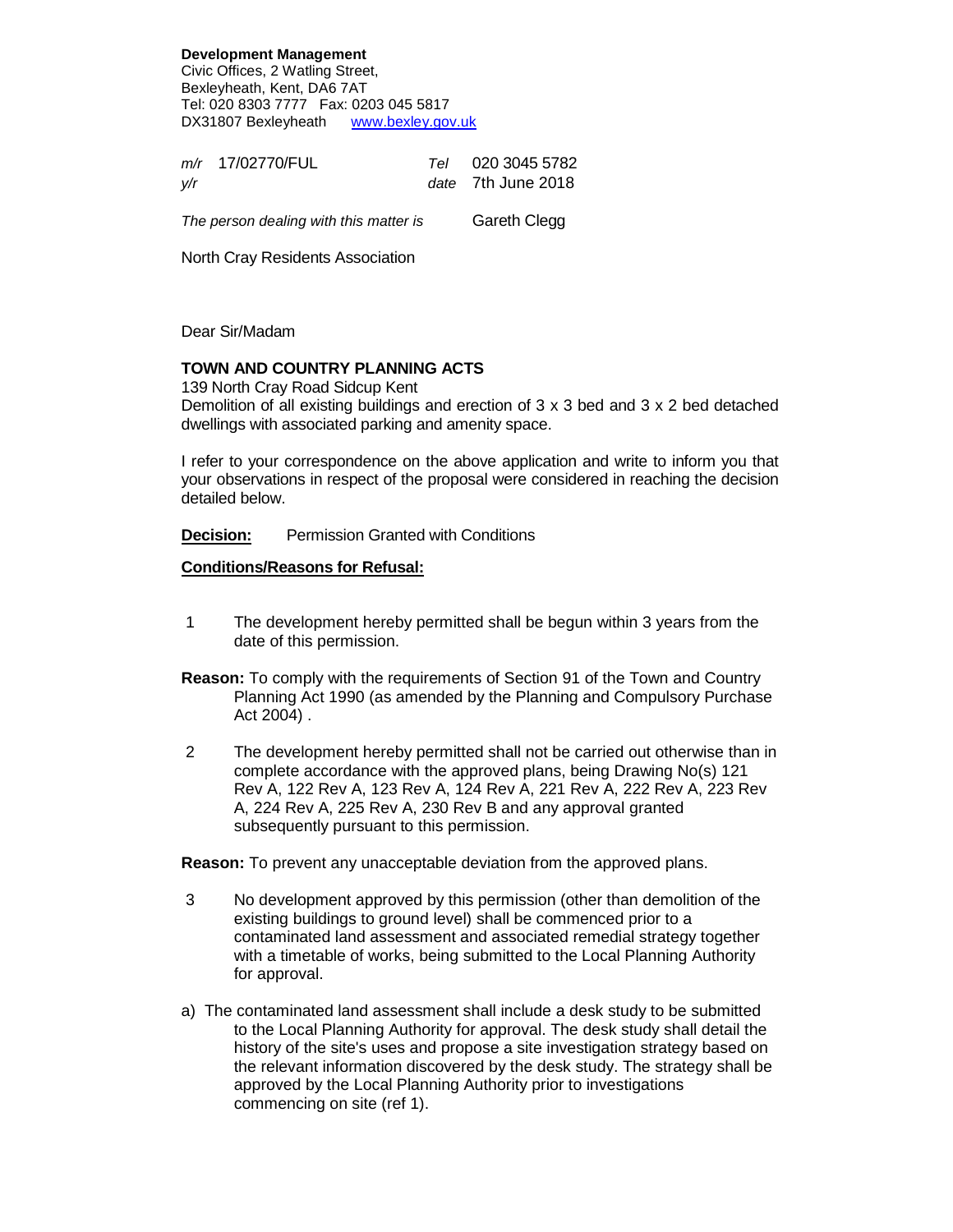- b) The site investigation including relevant soil gas surface and groundwater sampling, shall be carried out by a suitably qualified and accredited consultant/contractor in accordance with Quality Assured sampling and analysis methodology (ref 2).
- c) A site investigation report detailing all investigative works and sampling on site, together with the results of analysis, risk assessment to any receptors and a proposed remediation strategy shall be submitted to the Local Planning Authority. The Local Planning Authority shall approve such remedial works as required prior to any remediation commencing on site. The works shall be of such a nature so as to render harmless the identified contamination given the proposed end-use of the site and surrounding environment including any controlled waters.
- d) Approved remediation works shall be carried out in full on site under a quality assurance scheme to demonstrate compliance with the proposed methodology and best practice guidance (ref 3). If during any works contamination is encountered which has not previously been identified then the additional contamination should be fully assessed and an appropriate remediation scheme submitted to the Local Planning Authority for approval.
- e) Upon completion of the works this condition shall not be discharged until a closure report has been submitted to and approved in writing by the Local Planning Authority. The closure report shall include details of the proposed remediation works and the quality assurance certificates to show that the works have been carried out in full in accordance with the approved methodology. Details of any post remediation sampling and analysis to show the site has reached the required clean-up criteria shall be included in the closure report together with the necessary documentation detailing what waste materials have been removed from the site.
- Ref 1: Contaminated Land Research Report nos. 2, 3 and 4 DoE
- Ref 2: Contaminated Land Research Report no. 1 DoE
- Ref 3: CIRIA Vols 1-12 Contaminated Land Series CIRIA "Building on Derelict Land"
- **Reason:** To prevent harm to human health and pollution of the environment. These details need to be submitted before construction starts as remedial works may be required before the dwellinghouses can be erected.
- 4 Prior to commencement of the development, a scheme for a Sustainable Urban Drainage System shall be submitted to and approved in writing by the Local Planning Authority. The submitted scheme shall include details of:
- a. How reduction in surface water runoff to the greenfield runoff rate shall be achieved;
- b. Installation petrol/oil interceptors as necessary;
- c. Distribution of foul water flows into the surrounding sewer network as necessary;
- d. Installation of rainfall attenuation units for capturing and reusing water;
- e. Information about the design storm period and intensity, the method employed to delay and control surface water discharged from the site and measures taken to prevent pollution of the receiving groundwater and/or surface waters;
- f. Include a timetable for its implementation; and,
- g. Provide a management and maintenance plan for the lifetime of the development.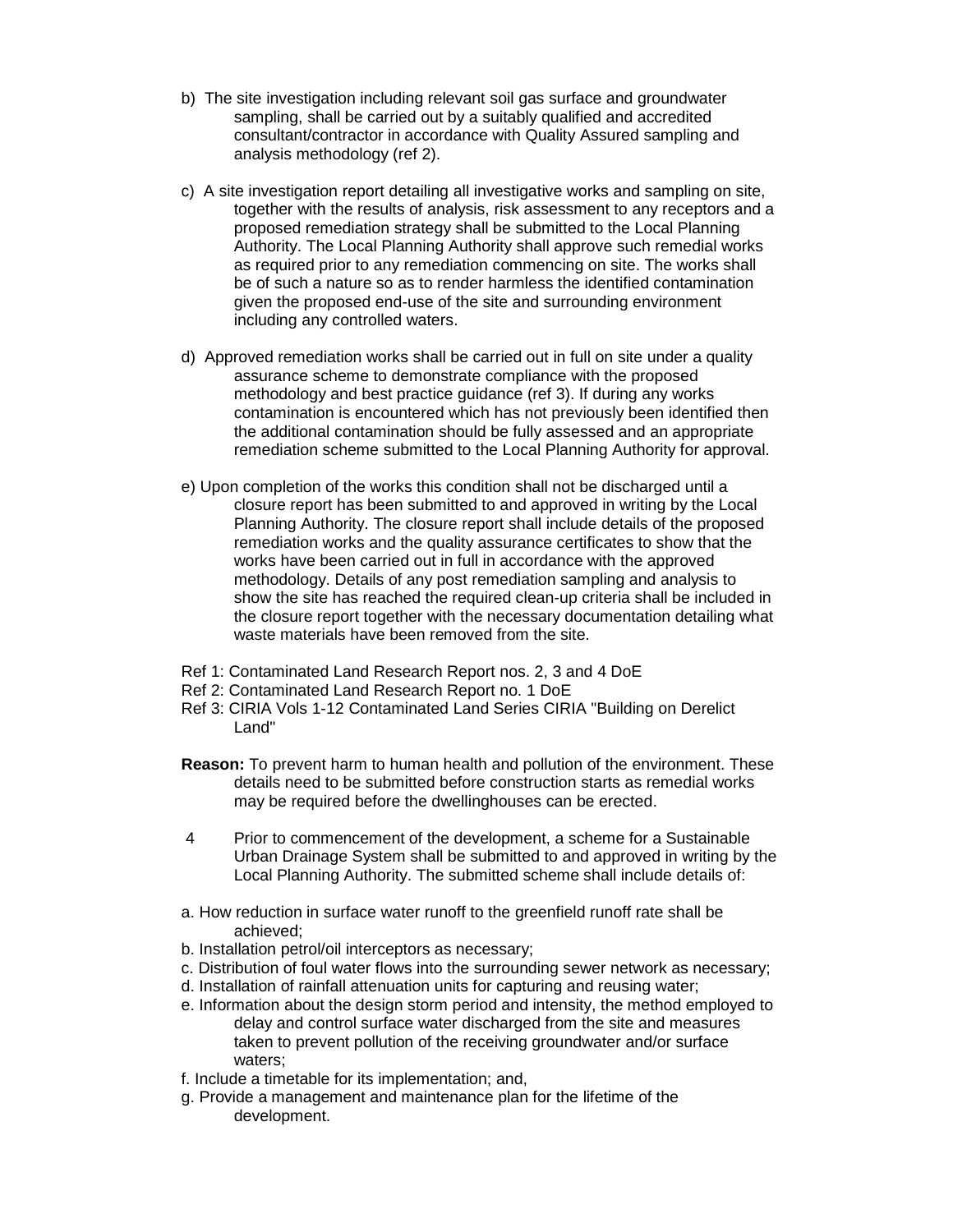The development shall only be carried out in accordance with the approved details.

- **Reason:** To ensure that the proposed development is satisfactorily drained. These details are fundamental to the construction of the development and therefore need to be agreed at an early stage.
- 5 Before development is commenced a schedule of materials and finishes and, where so required by the Local Planning Authority, samples of such materials and finishes to be used for the external walls and roofs of the proposed building shall be submitted to and approved in writing by the Local Planning Authority. The development shall only be carried out in accordance with the approved details.
- **Reason:** To enable the local Planning Authority to control the development in detail in the interests of amenity.
- 6 Prior to commencement of the construction of the dwellings hereby permitted, all the existing buildings on the site and the resulting demolition materials together with any other material related to the commercial use of the site shall be completely removed from the site.
- **Reason:** In order to minimise the impact on the openness of the Metropolitan Green Belt.
- 7 No development approved by this permission (other than demolition of the existing buildings to ground level) shall be commenced until the design and specification of the access road to the development from the existing highway has been submitted to and approved in writing by the Local Planning Authority. The access road shall be constructed in accordance with the approved details prior to first occupation of the development.
- **Reason:** To ensure a satisfactory standard of development and in the interests of highway safety.
- 8 No development approved by this permission (other than demolition of the existing buildings to ground level) shall be commenced until the details of the layout, surfacing and drainage of the vehicle parking areas has been submitted to and approved in writing by the Local Planning Authority. The vehicle parking areas shall be constructed in accordance with the approved details prior to first occupation of the development.
- **Reason:** To ensure a satisfactory standard of development and in the interests of highway safety.
- 9 Prior to the occupation of the development full details of both hard and soft landscape works shall be submitted to and approved in writing by the Local Planning Authority.
- The hard landscaping works shall be carried out prior to occupation in accordance with the approved details. The soft landscaping works shall be carried out prior to occupation or in the first seeding season following practical completion in accordance with the approved details.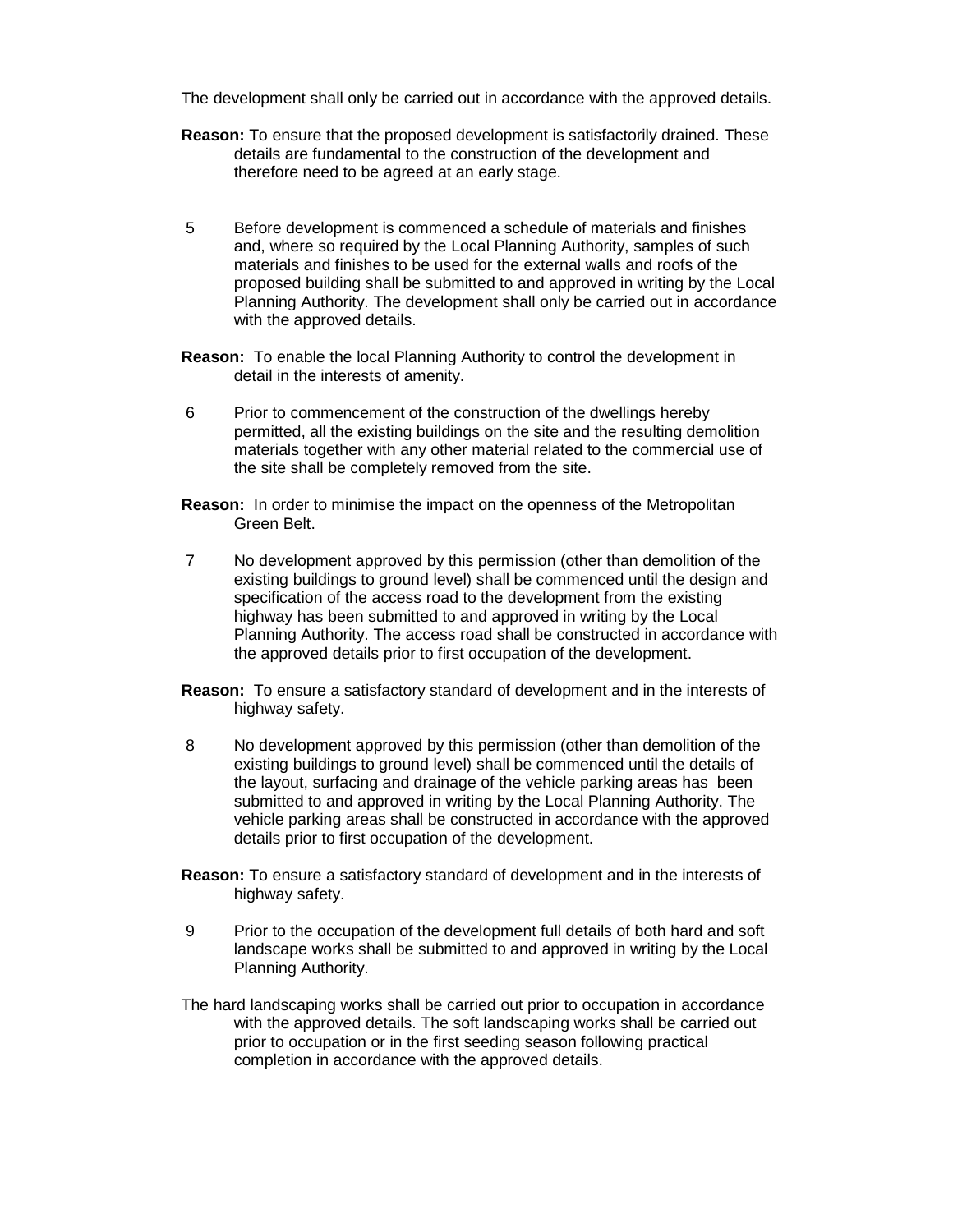Any trees or shrubs that within 5 years after planting are removed, die or become seriously damaged or defective shall be replaced as soon as is reasonably practicable with other species, size and number as originally approved.

**Reason:** In the interests of the amenities of the locality.

10 Prior to occupation of the development, details of the screen walls, fences, boundary gates and other means of enclosures shall be submitted to and approved in writing by the Local Planning Authority. The development shall only be carried out in accordance with the details and shall thereafter be maintained.

**Reason:** In the interests of the visual amenities of the area.

- 11 Details of arrangements for storage of refuse and recycling (including means of enclosure for the area concerned where necessary) shall be submitted to, and approved in writing by, the Local Planning Authority before any part of the development hereby permitted is occupied. The approved arrangements shall be completed in accordance with the approved plans before any part of the development is first occupied, and permanently maintained thereafter.
- **Reason:** To ensure that the proposed development does not prejudice the amenities enjoyed by occupiers of properties in the vicinity.
- 12 The existing tree / landscaping belt along the northern edge of the site shall be maintained at all times and replanted / reinforced in accordance with a scheme to be submitted to, and approved in writing by, the Local Planning Authority before any part of the development hereby permitted is occupied.
- **Reason:** In order to minimise the impact on the openness of the Metropolitan Green Belt.
- 13 Notwithstanding the provisions of the Town and Country Planning (General Permitted Development) Order 2015 (or any Order amending, revoking and re-enacting this Order) no building, structure or alteration permitted by Class A, B, C, or E of Part 1 or by Class A of Part 2 of Schedule 2 of the 2015 Order (as amended), shall be erected or made within the curtilage(s) of the dwelling(s) hereby permitted without the prior approval in writing of the Local Planning Authority.
- **Reason:** In order to minimise the impact on the openness of the Metropolitan Green Belt.
- 14 The accesses to the site shall be provided with those parts of 2.4m x 2.4m pedestrian visibility splays which can be accommodated within the site in both directions and shall be maintained free of all obstacles to the visibility between heights of 0.6m and 2.0m above the level of the adjoining highway.

**Reason:** In the interests of highway safety.

15 The accesses to the site shall be provided with those parts of 2.4m x 82m vehicular visibility splay which can be accommodated within the site to the north and shall be maintained free of all obstacles to the visibility between heights of 0.6m and 2.0m above the level of the adjoining highway.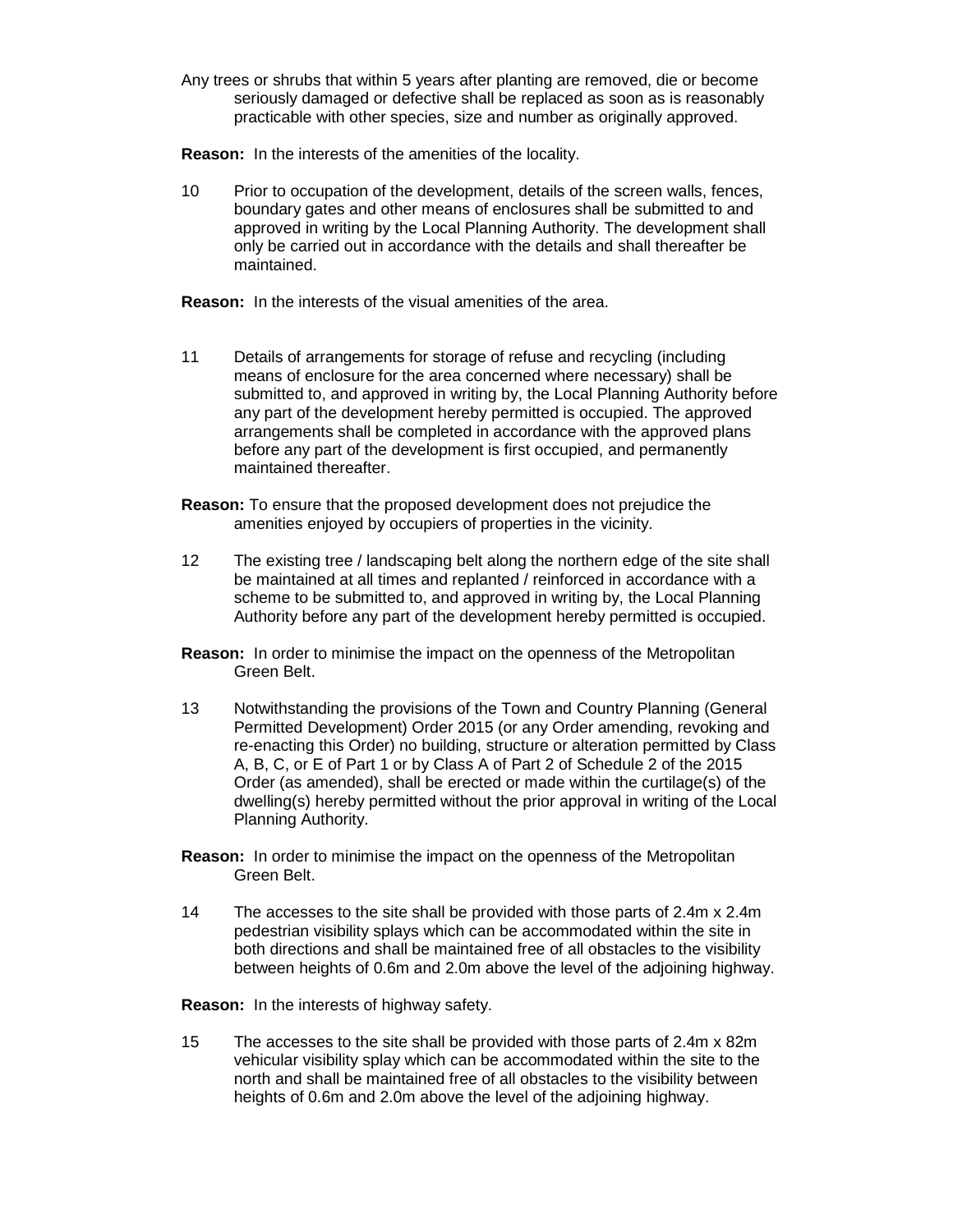**Reason:** In the interests of highway safety.

- 16 The dwellings shall comply with Building Regulations Optional Requirement Approved Document M4 (2) Category 2: Accessible and adaptable dwellings (2015 edition).
- Before occupation evidence of compliance shall be notified to the building control body appointed for the development in the appropriate Full Plans Application, or Building Notice, or Initial Notice to enable the building control body to check compliance.
- **Reason:** In order to ensure that the development provides (or can be adapted to provide) satisfactory accommodation for people whose mobility is impaired, and to accord with Policy H2 of the Council's Borough Wide Primary Policies Development Plan Document.
- 17 The dwellings shall comply with Building Regulations Optional Requirement Approved Document G2 - Water efficiency (2015 edition).
- Before occupation evidence of compliance shall be notified to the building control body appointed for the development in the appropriate Full Plans Application, or Building Notice, or Initial Notice to enable the building control body to check compliance.

**Reason:** To comply with London Plan Policy 5.15.

## **INFORMATIVES** :-

- 1 The applicant should be aware that this development is liable for both the Mayoral Community Infrastructure Levy and the London Borough of Bexley's Community Infrastructure Levy (CIL).
- Before the implementation of this planning permission someone will need to assume Liability for any CIL Charge for the development.
- Therefore the Council's CIL Administration Officer should be contacted at the earliest opportunity, to discuss what is required and to ensure that the correct process is followed. Contact in the first instance can be made by email to DevelopmentControl@bexley.gov.uk or by telephone to 020 3045 5912.
- Please note: any failure to follow the correct process can lead to surcharges being applied to any CIL Charge due and subsequent legal proceedings can be taken including the issuing of a CIL Stop Notice..
- 2 The implementation of this planning permission will require the naming of a new road or building, and or the assignment of a postal number(s). The Council, as the Local Street Naming and Numbering Authority, are responsible for approving new road names, assigning postal numbers and entering the information on the National Land & Property Gazetteer, a national database of address information. An application must be submitted to the Council at the earliest opportunity, to ensure that any new name(s) and/or number(s) are assigned before the development is occupied. A fee will be required for this service (see Bexley Council's web site for details or telephone 0203 045 5732). Please note: - the use of an address without the sanction of the Council is unlawful and may be subject to legal proceedings.